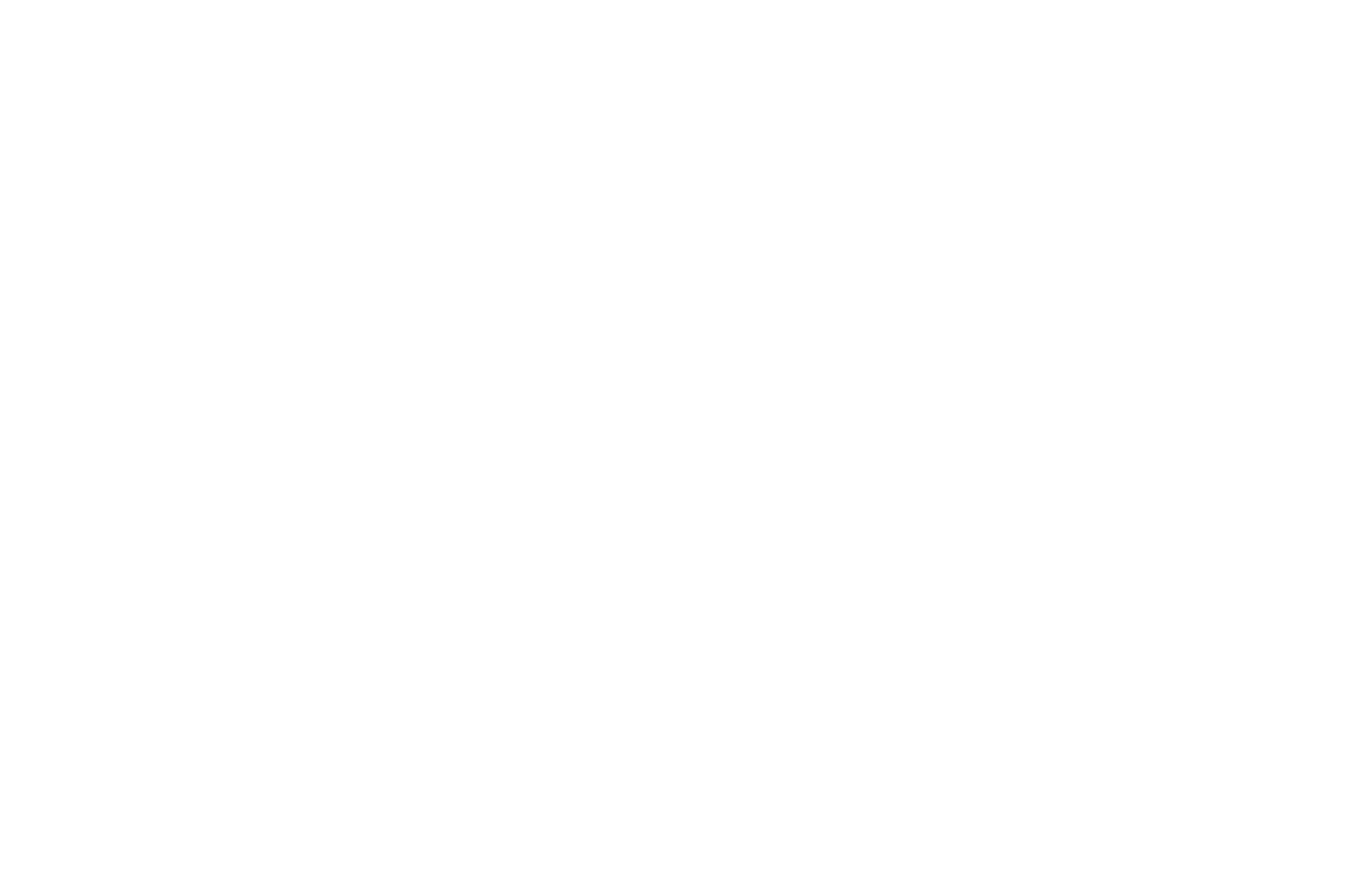Quarter tone sharp

There are three clarinet multiphonics, taken from Gerhard Krassnitzer's book, Multiphonics für Klarinette mit Deuschem System, the fingerings indicated are in accordance with the German system



## **Instructions**

An electric guitar with a tremolo arm bar, an e-bow, a bottleneck slide and an effects processor unit are required. The instrument is tuned as indicated in the diagram below. The ideal effects processing order is shown on the right. **The pickup selector is alingned with the humbucker closest to the bridge atall times.**

This work features two contrasting soundscapes interacting with one another in a ritualistic manner. They are linked by a central idea, vibrations that emerge out of close frequencies. One is born out of string glissandi and the other out of acoustical interactions between clarinet multiphonics and guitar harmonic resonances.



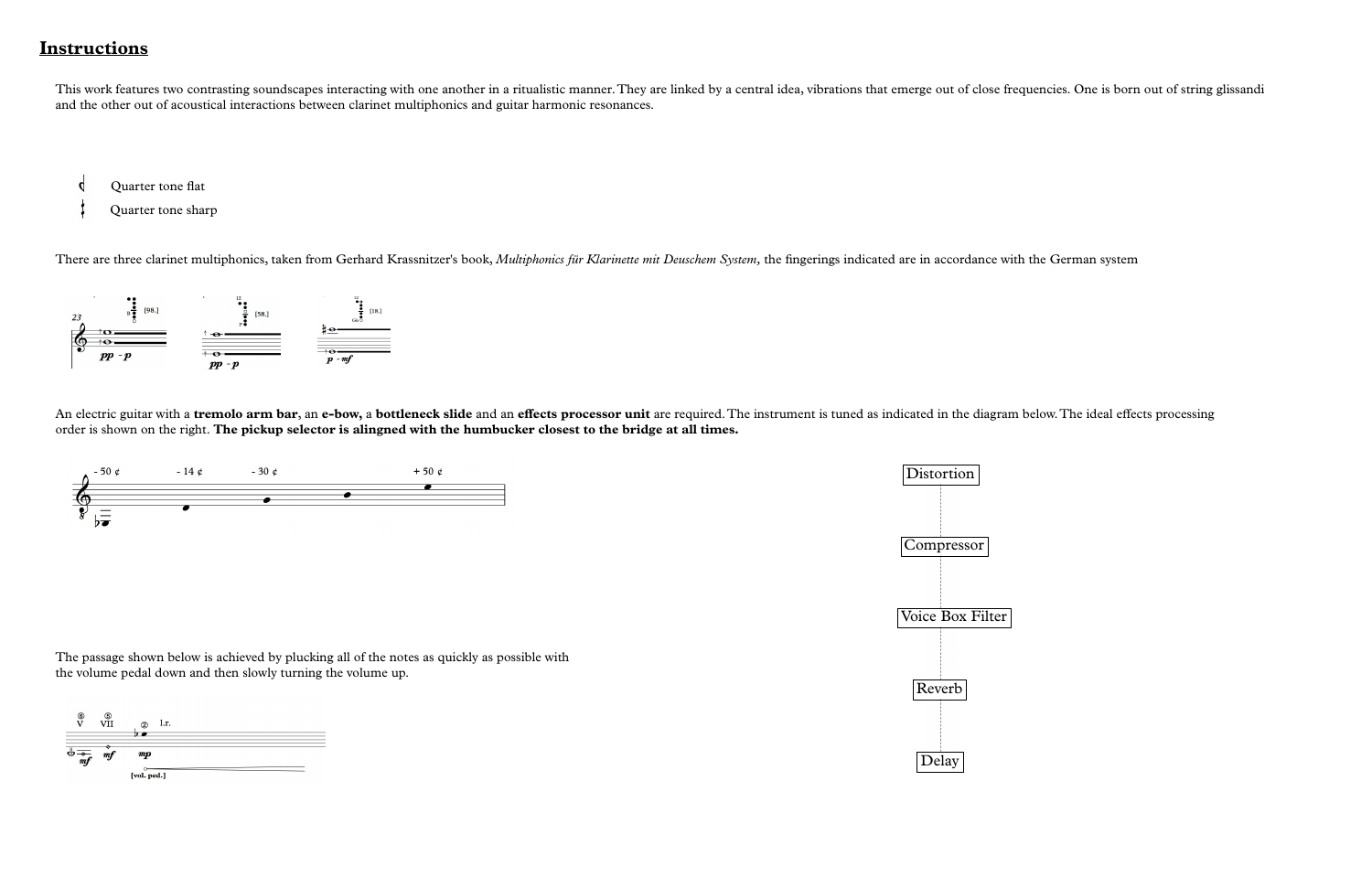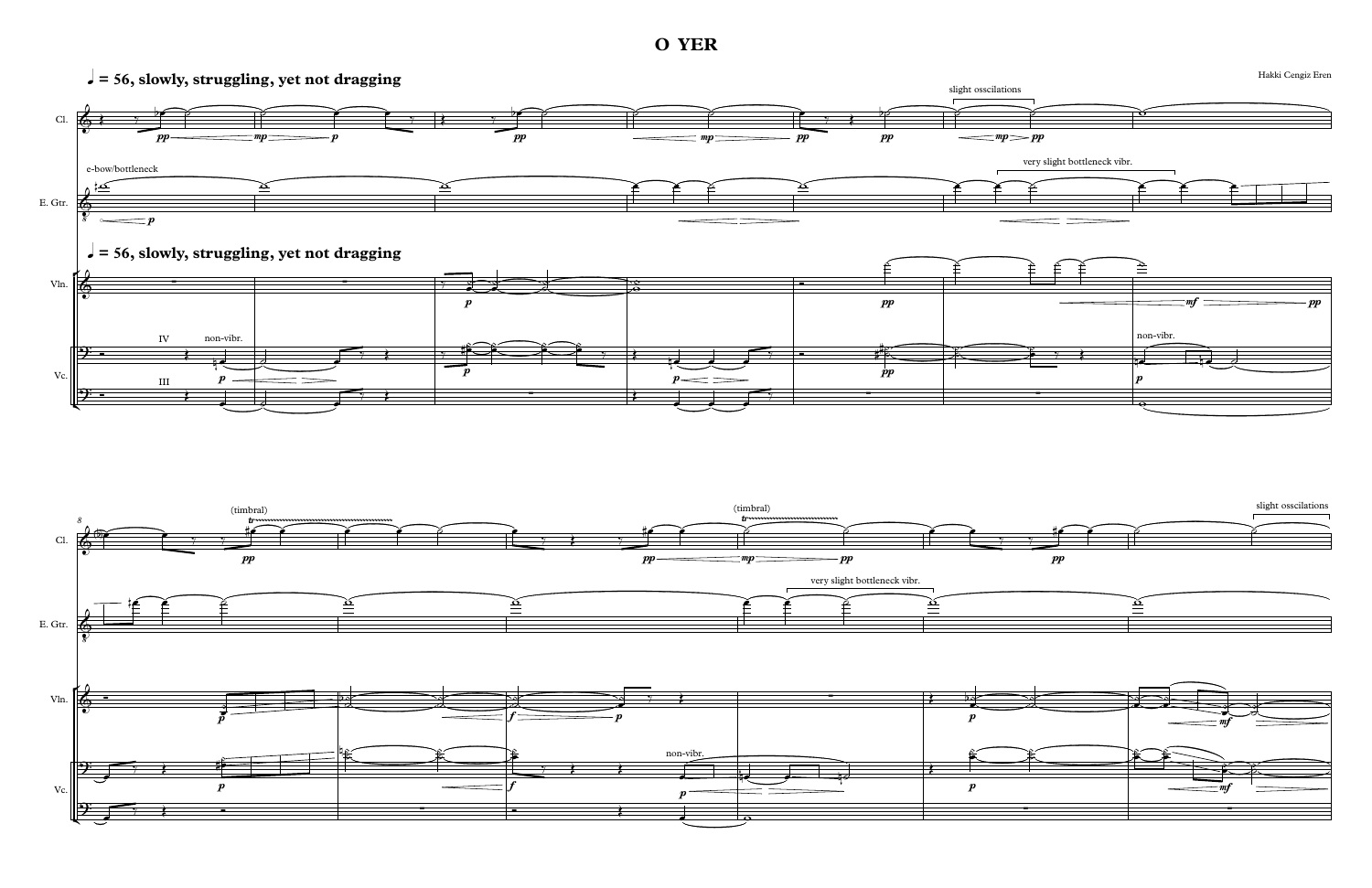

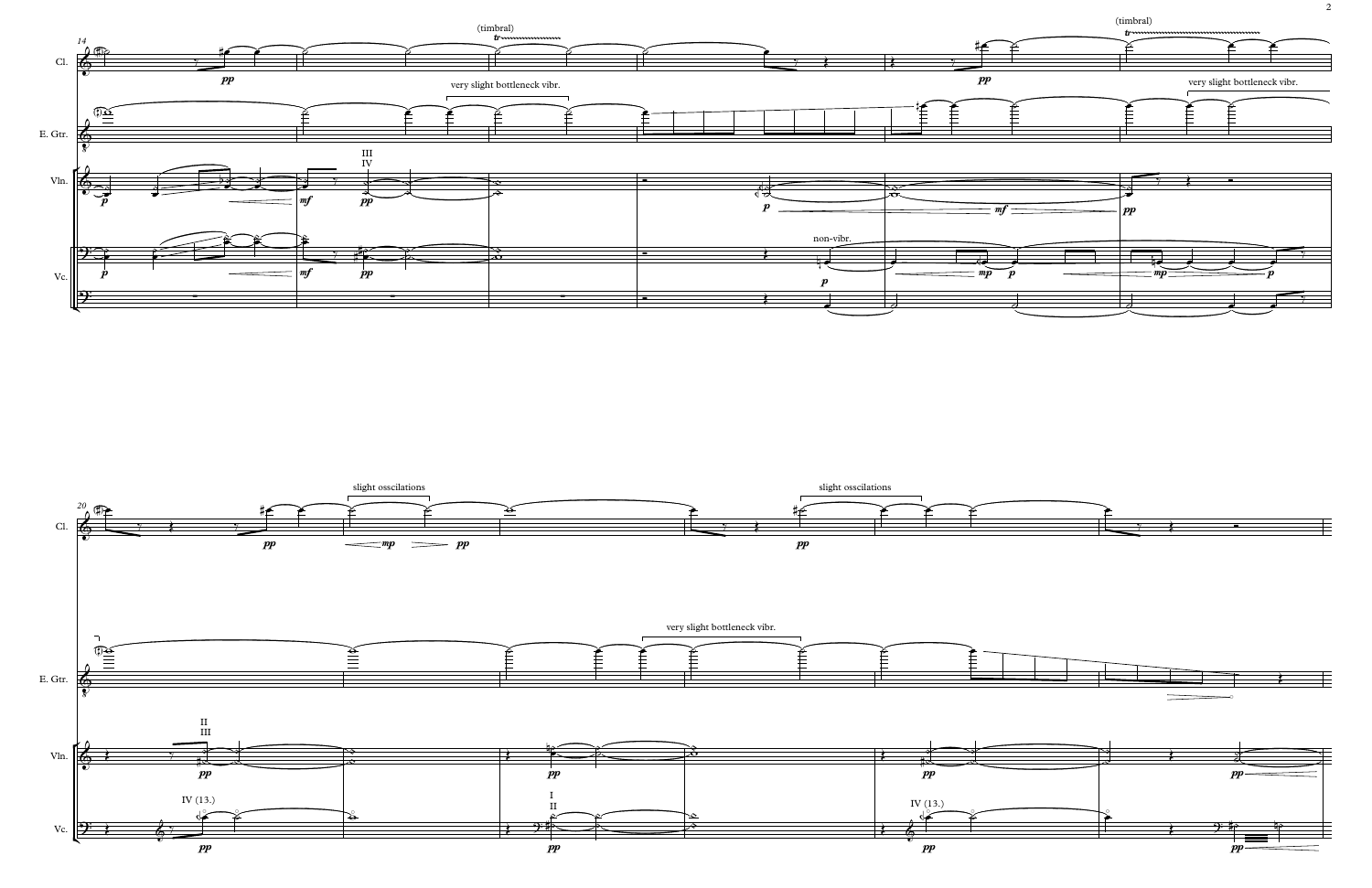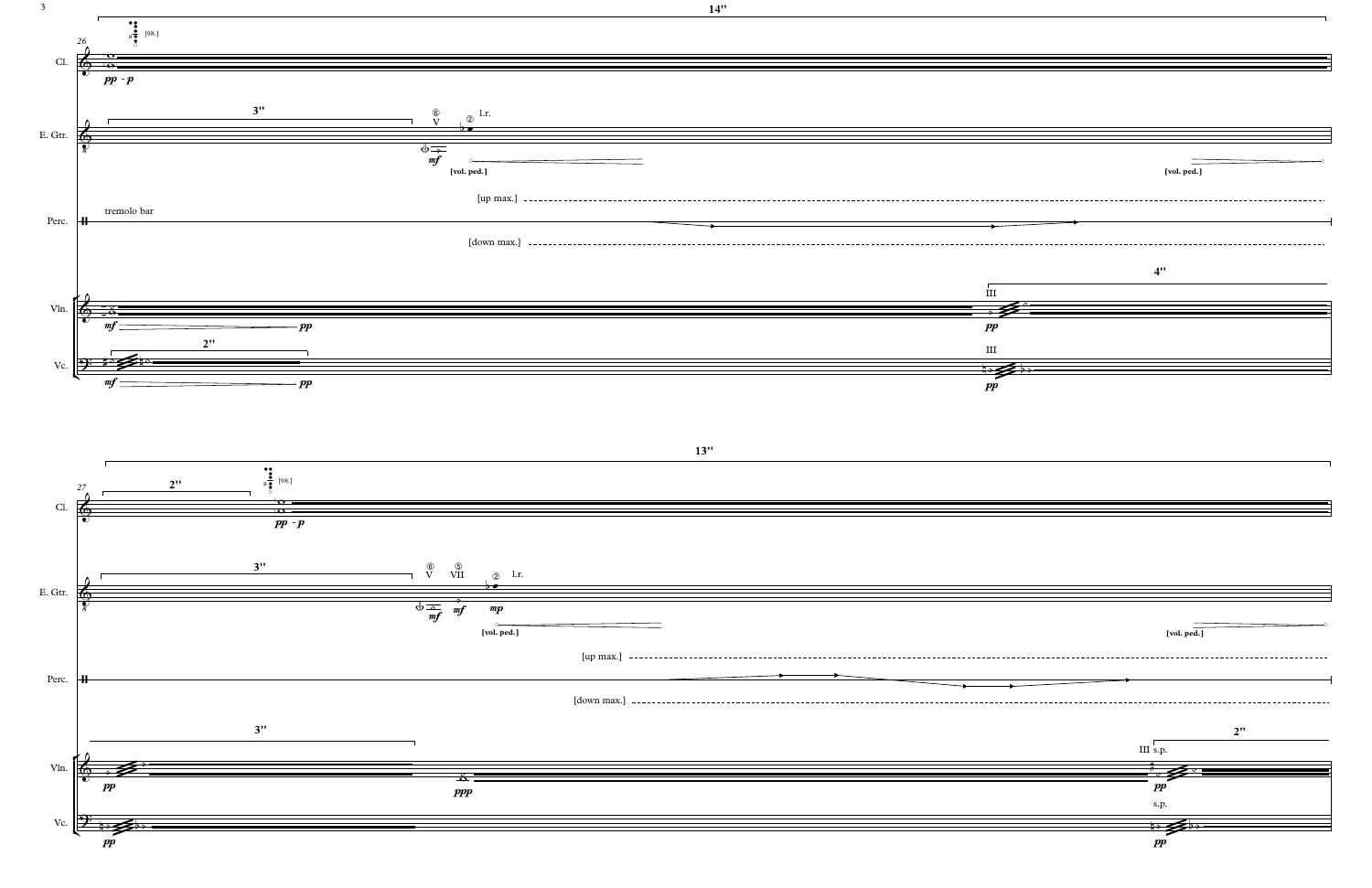

|                                      | $[\mathrm{vol},\overline{\mathrm{ped.}}]$ |
|--------------------------------------|-------------------------------------------|
|                                      |                                           |
|                                      |                                           |
|                                      |                                           |
|                                      |                                           |
|                                      |                                           |
|                                      |                                           |
|                                      |                                           |
|                                      |                                           |
|                                      |                                           |
|                                      |                                           |
|                                      |                                           |
|                                      |                                           |
|                                      |                                           |
|                                      |                                           |
|                                      |                                           |
|                                      |                                           |
|                                      |                                           |
|                                      |                                           |
|                                      |                                           |
|                                      |                                           |
|                                      |                                           |
|                                      |                                           |
|                                      |                                           |
|                                      |                                           |
|                                      |                                           |
|                                      |                                           |
|                                      |                                           |
|                                      |                                           |
|                                      |                                           |
|                                      |                                           |
|                                      |                                           |
|                                      |                                           |
|                                      |                                           |
|                                      |                                           |
|                                      |                                           |
|                                      |                                           |
|                                      |                                           |
|                                      |                                           |
|                                      |                                           |
|                                      |                                           |
|                                      |                                           |
|                                      |                                           |
|                                      |                                           |
|                                      |                                           |
|                                      |                                           |
|                                      |                                           |
|                                      |                                           |
|                                      | O<br>[vol. ped.]                          |
|                                      |                                           |
|                                      |                                           |
| ----------------------               | ---------------                           |
|                                      |                                           |
|                                      | t                                         |
|                                      |                                           |
|                                      |                                           |
|                                      |                                           |
|                                      |                                           |
|                                      |                                           |
|                                      |                                           |
|                                      |                                           |
|                                      |                                           |
|                                      |                                           |
|                                      |                                           |
|                                      |                                           |
|                                      |                                           |
|                                      |                                           |
|                                      |                                           |
|                                      |                                           |
| 4"                                   |                                           |
| $\Gamma$                             | I                                         |
|                                      |                                           |
|                                      |                                           |
| $\overline{\bullet}$ .<br><b>ppp</b> |                                           |

 $\overline{4}$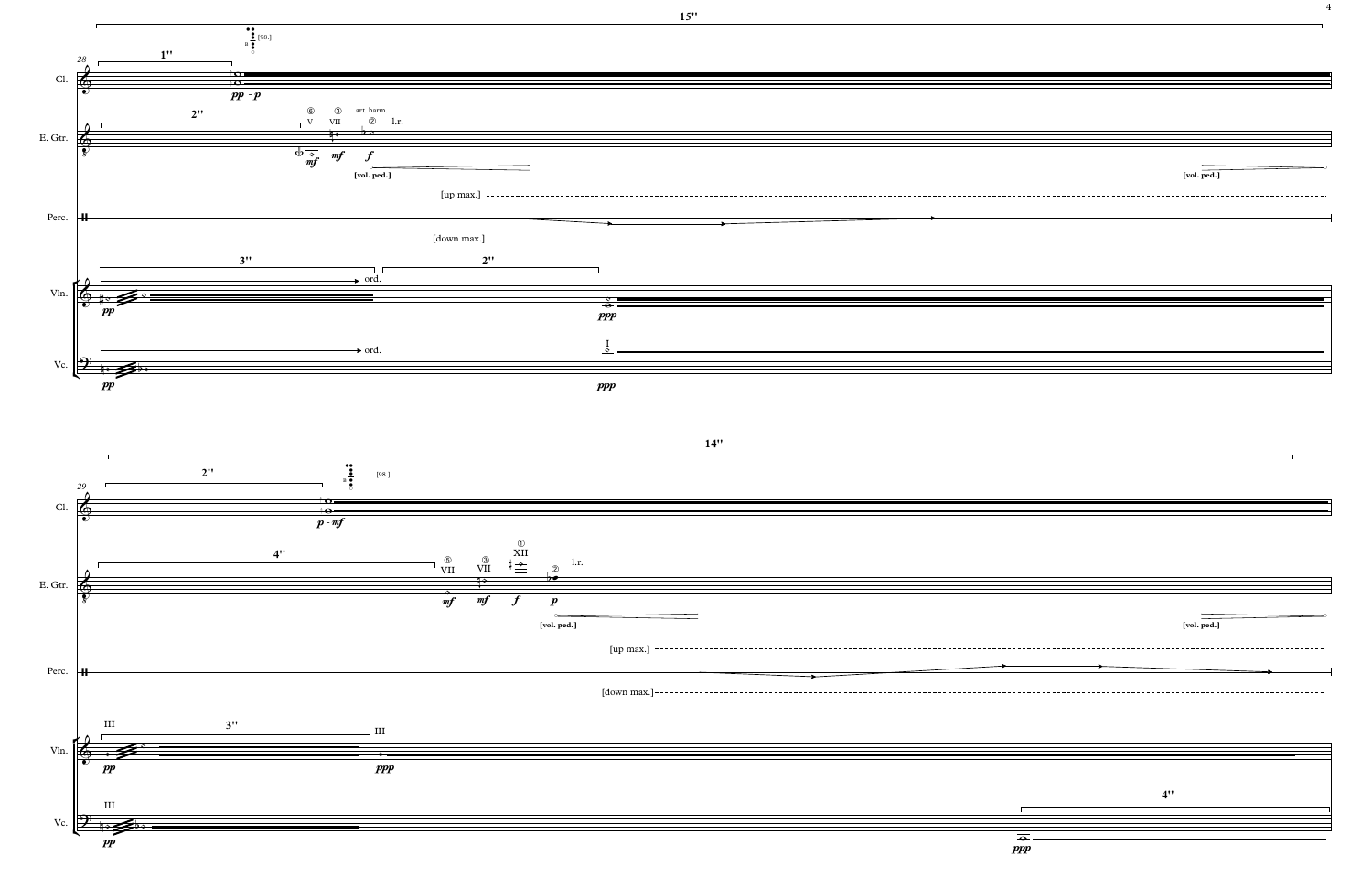

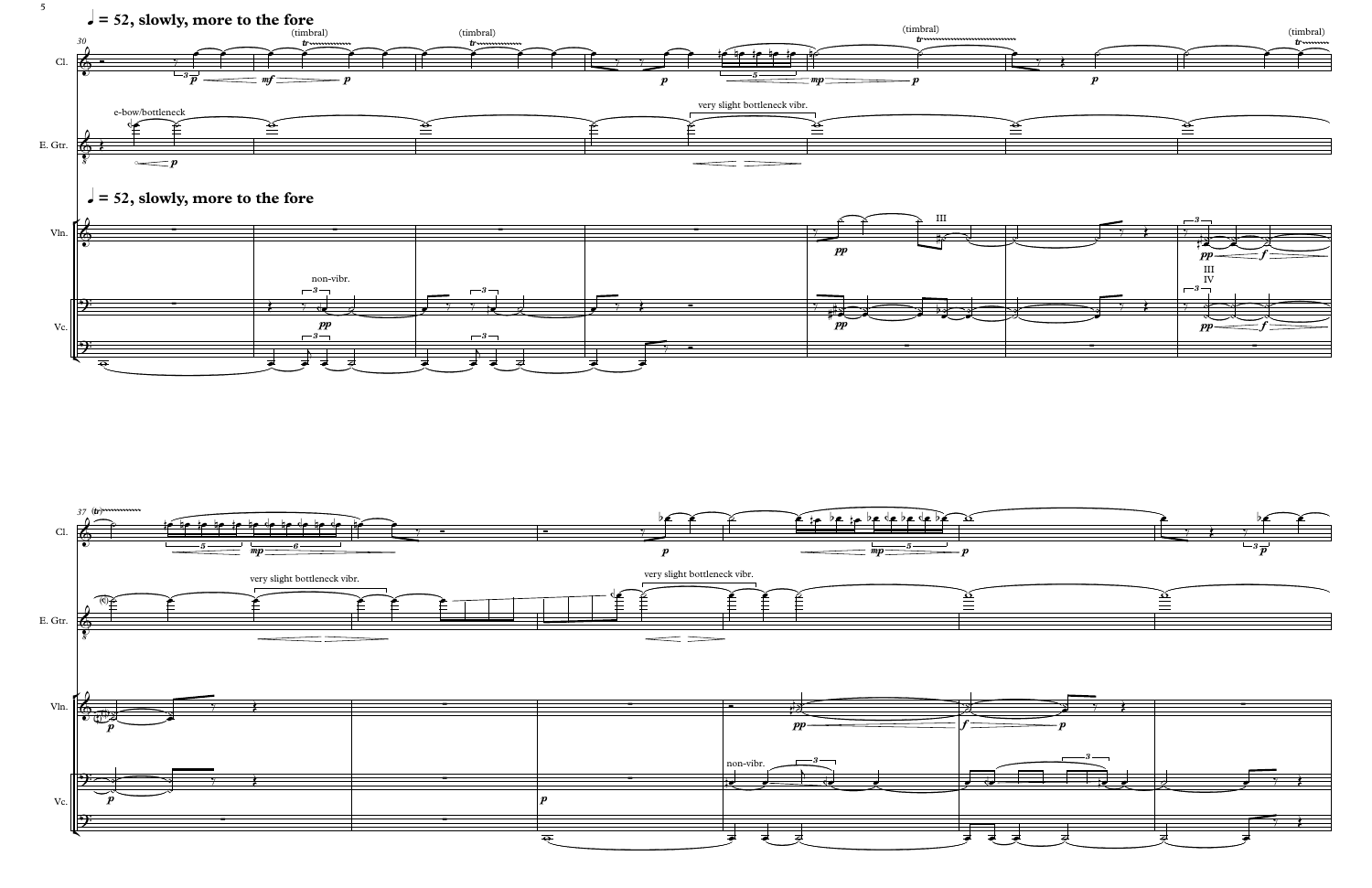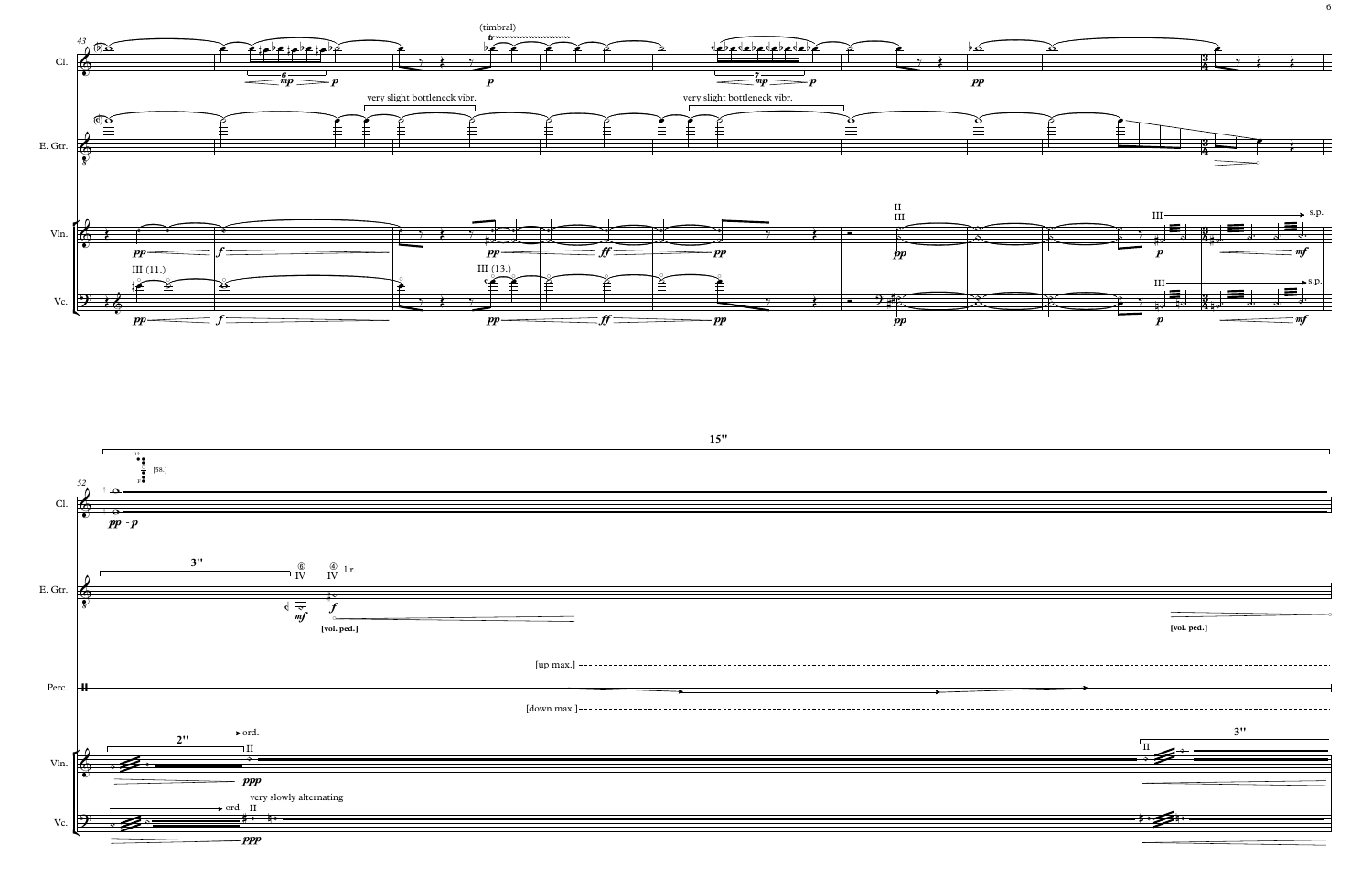

 $ppp$ 

| 0           |
|-------------|
| [vol. ped.] |
|             |
|             |
|             |
|             |
|             |
|             |
|             |
|             |
|             |
|             |
|             |
|             |
|             |
|             |
|             |
|             |
|             |
|             |
|             |
|             |
|             |
|             |
|             |
|             |
|             |
|             |
| [vol. ped.] |
|             |
|             |
|             |
|             |
|             |
|             |
|             |
|             |
|             |
|             |
|             |
|             |
|             |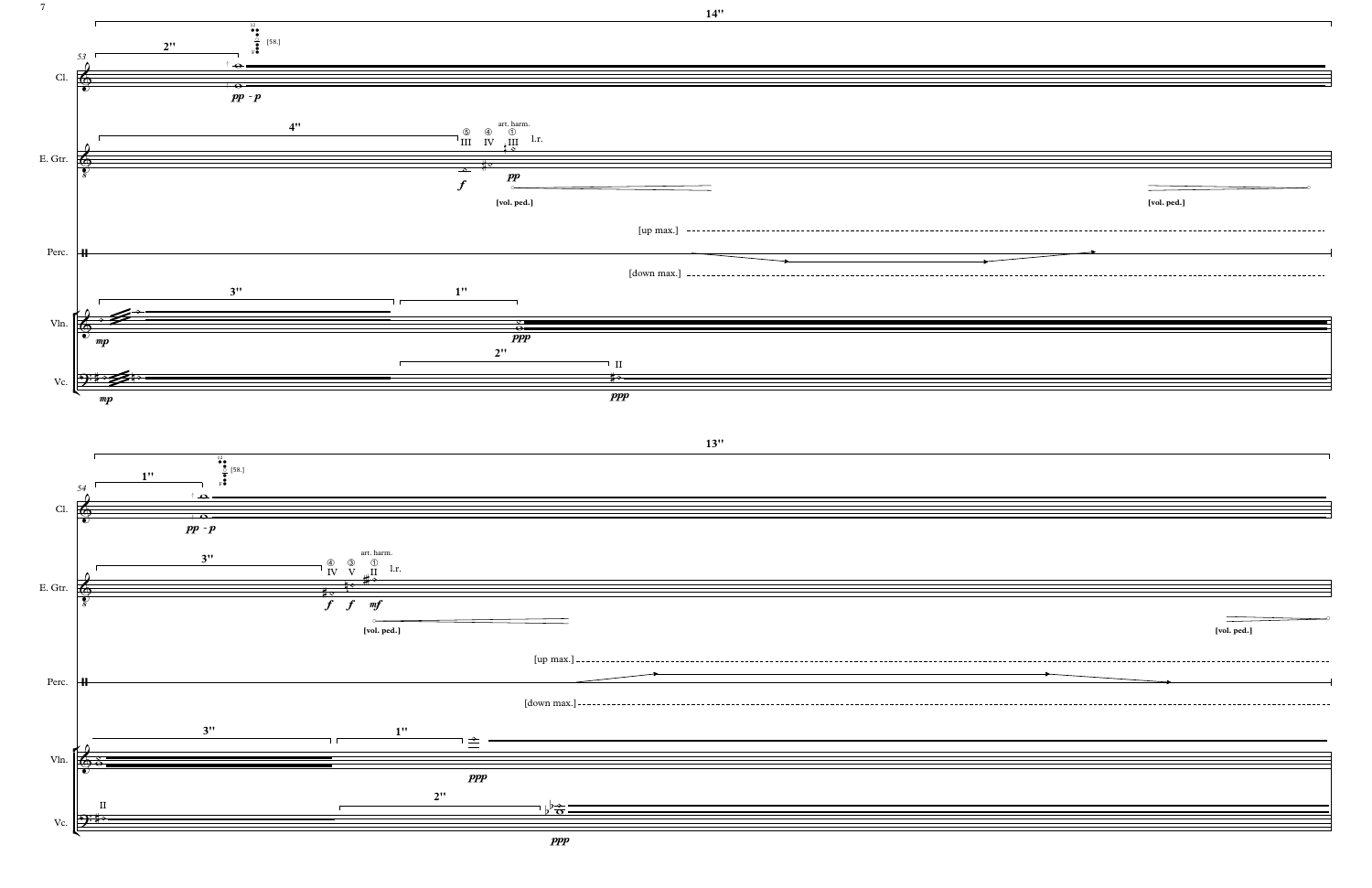

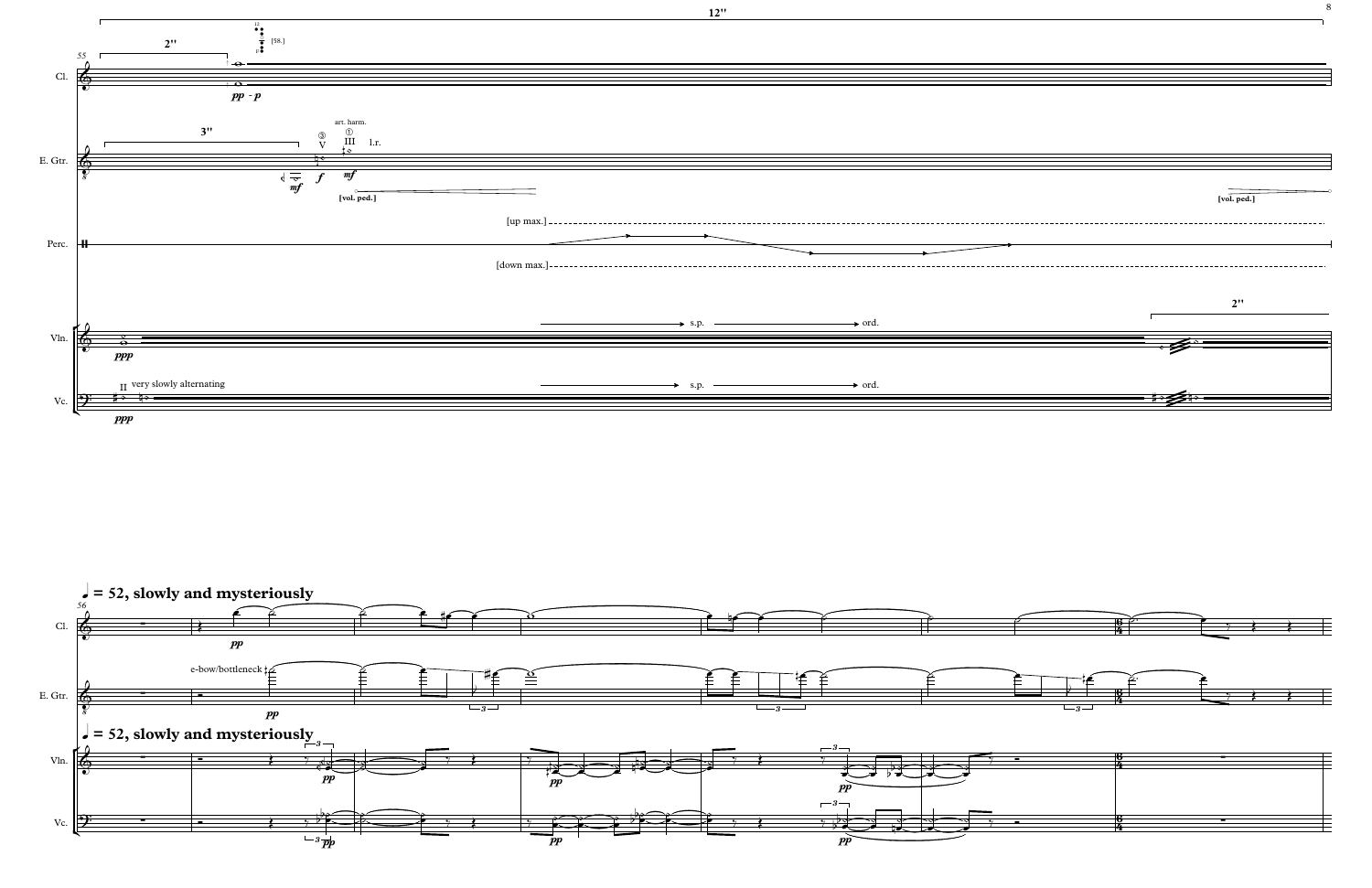

|      | [vol. ped.] |
|------|-------------|
|      |             |
|      |             |
| down |             |
|      |             |
| down |             |
|      |             |
|      |             |
|      |             |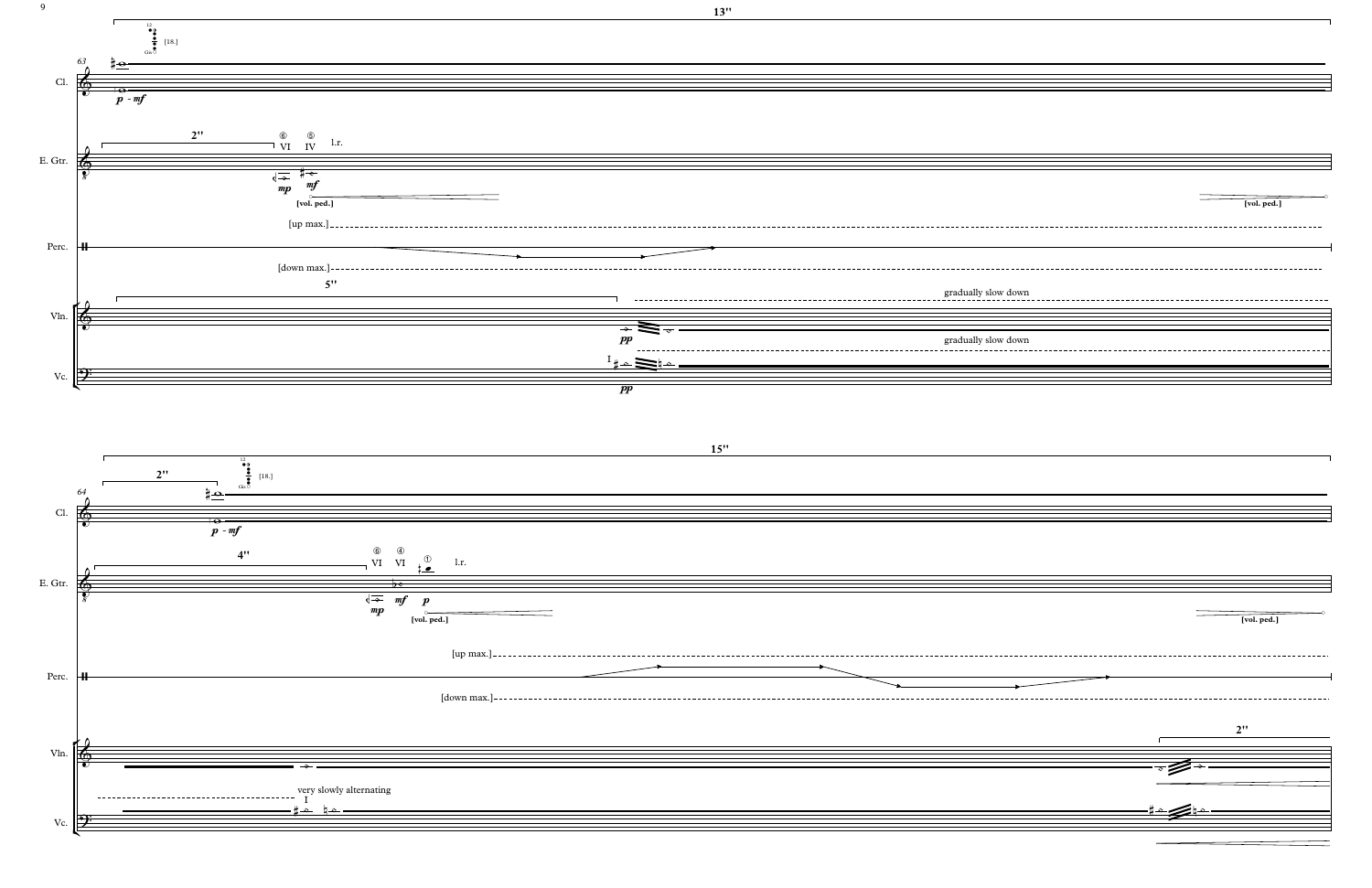

|                    | $[\mathrm{vol.~ped.}]$      |
|--------------------|-----------------------------|
|                    |                             |
|                    |                             |
|                    |                             |
|                    |                             |
|                    |                             |
|                    |                             |
|                    |                             |
|                    |                             |
|                    |                             |
|                    |                             |
|                    |                             |
|                    |                             |
|                    |                             |
|                    |                             |
|                    |                             |
|                    |                             |
|                    |                             |
|                    |                             |
|                    | change to Bass cl. in Bb    |
|                    |                             |
|                    |                             |
|                    |                             |
|                    |                             |
|                    |                             |
|                    | high distortion (overdrive) |
|                    |                             |
| $\overline{\circ}$ |                             |
| [vol. ped.]        |                             |
|                    |                             |
|                    |                             |
|                    |                             |
|                    |                             |
|                    |                             |
|                    |                             |
|                    |                             |
|                    |                             |
|                    |                             |
|                    |                             |
|                    |                             |
|                    |                             |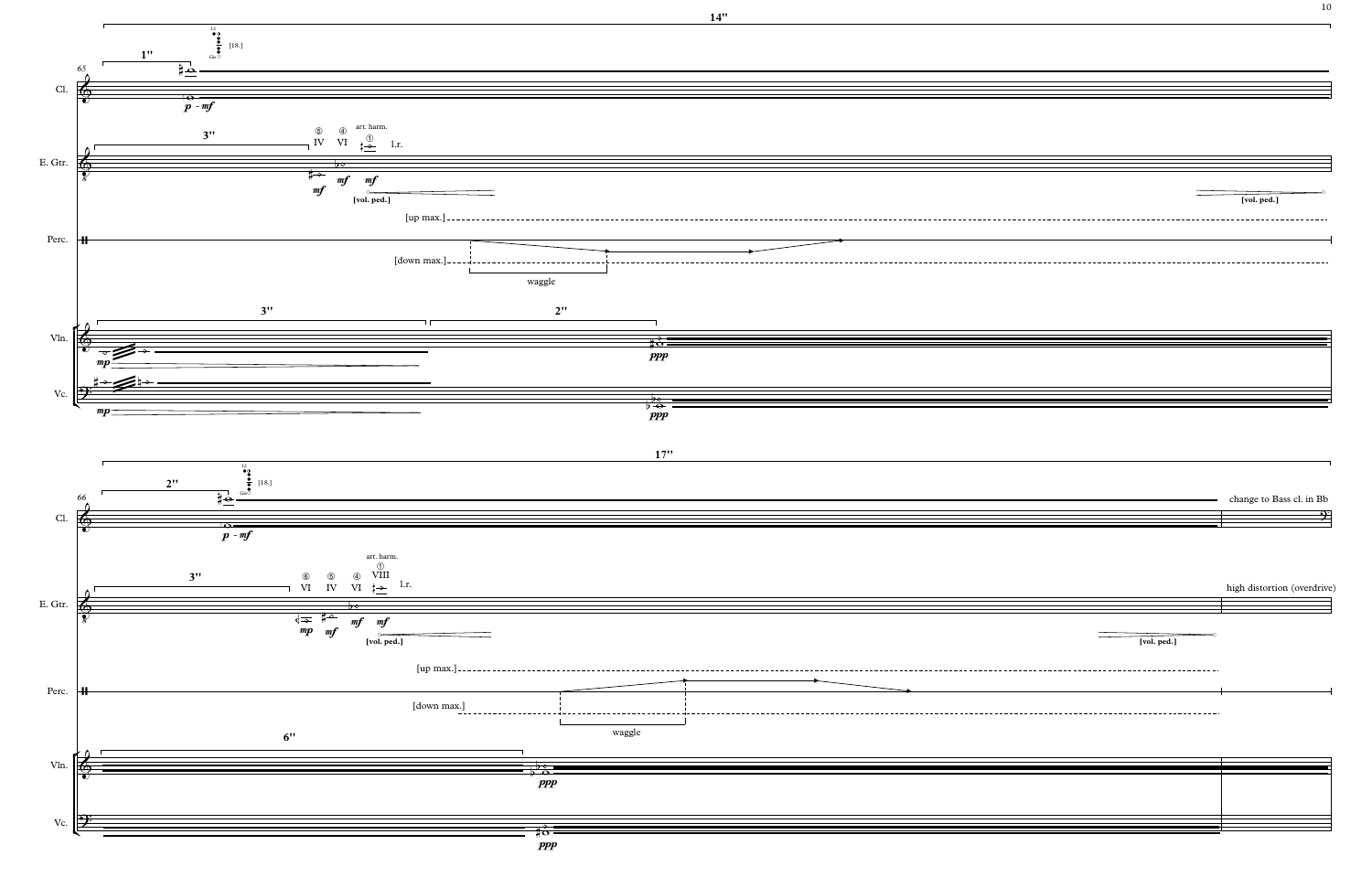